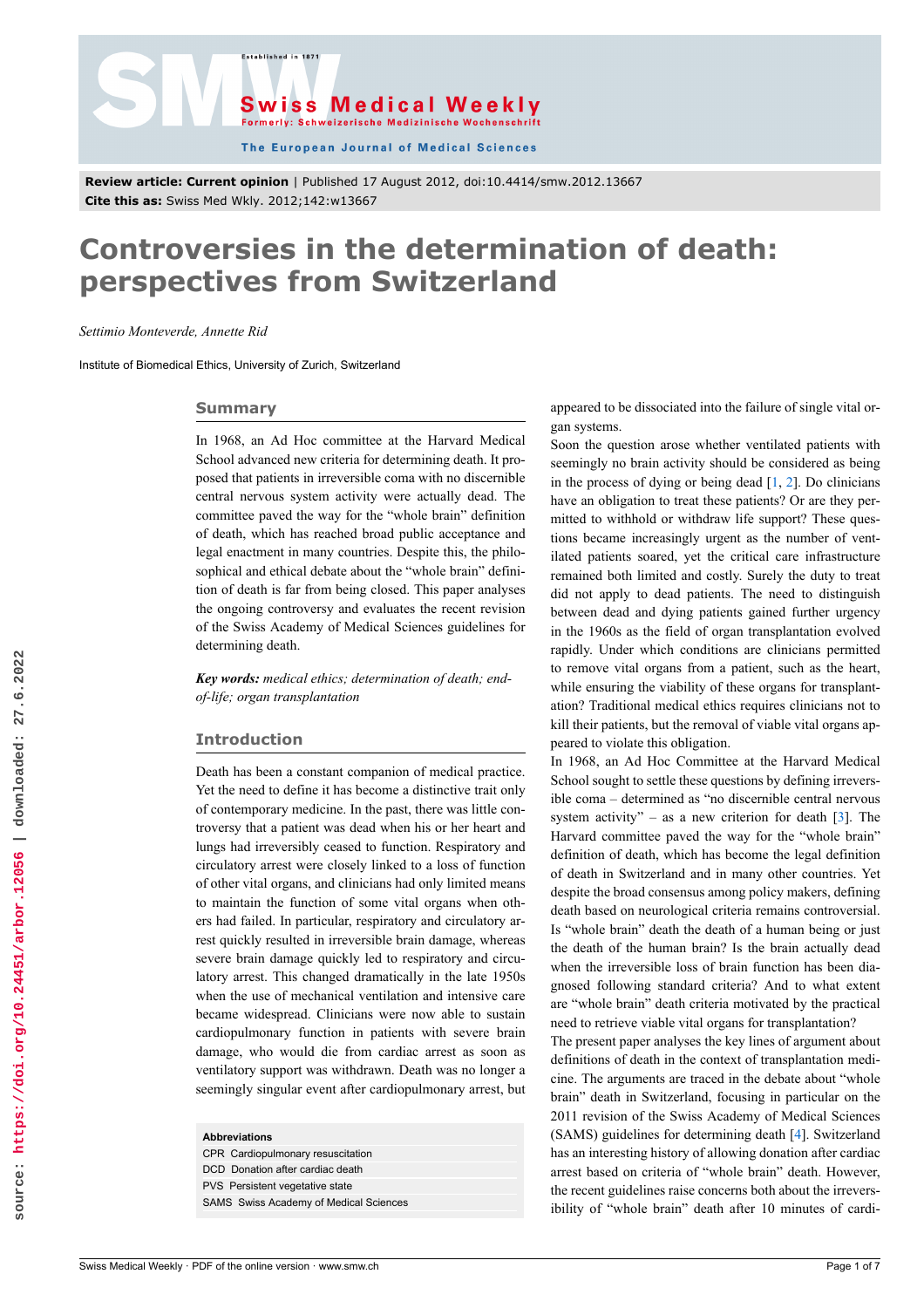ac arrest and the certainty of a one-time clinical diagnosis in this situation. In many ways the Swiss debate can be seen as a burning glass for the problems that beleaguer the "whole brain" standard of death. The paper closes by discussing the main policy options for the future.

# **Death and the duties of doctors**

Although a biological event, the death of a human being has profound moral implications [[5](#page-5-4), [6\]](#page-5-5). Death fundamentally changes what we owe to each other in moral terms. Obligations towards the living cease to exist, while new obligations towards the dead emerge. For example, the promise to be faithful to one's husband no longer remains after his death. A widow also accrues the right to use, sell or even destroy her husband's property after he has died – a right that she would not have had during his lifetime without his consent. At the same time, a widow acquires new obligations towards her deceased husband, such as the obligation to respect his wishes regarding burial.

Death is of particular moral importance in the clinical encounter. Clinicians use powerful interventions to save the life and improve or restore the health of their patients. However, if used inappropriately, these interventions can do patients more harm than good and sometimes even kill them. Clinicians therefore have fundamental moral obligations in relation to death. According to traditional medical ethics, clinicians' primary duty is not to intentionally kill their patients. As a rule, clinicians ought to avoid preventable death by treating patients in need. They should, however, allow their patients' death when they can no longer achieve the goals of treatment – in light of the preferences and values of the patient – and pain or other distressing symptoms prevail. Clinicians are also charged with declaring death consistent with the existing legal provisions. Traditionally clinicians determine death based on the cardiopulmonary standard, which defines death as the irreversible cessation of cardiopulmonary function.

The rise of transplantation medicine posed a challenge to these fundamental moral obligations of clinicians. Transplantation requires a source of viable organs, and human beings are the main source as the use of organs from animals or artificial organs is still limited. But the reliance on human donors poses a fundamental problem for the retrieval of viable vital organs, in particular the heart. If traditional medical ethics requires clinicians not to kill their patients, how can they harvest vital organs that are viable enough to be transplanted? Foregoing organ retrieval, and hence foregoing the transplantation of vital organs, does not seem to be a reasonable option. After all, clinicians also have a duty to avoid preventable death in patients with organ failure. A convenient way of solving this dilemma is to restrict organ retrieval to those patients who are dead, but nonetheless have viable organs. Patients who have no discernible central nervous activity, but whose cardiopulmonary function is maintained through mechanical ventilation and intensive care, seem to fulfill these criteria. These patients are determined to be dead in accordance with neurological criteria: they are dead on the "whole brain" standard of death.

The concept of "whole brain" death allows clinicians to reconcile the retrieval of viable vital organs with their traditional moral obligations regarding death, notably the duty not to kill their patients [\[7\]](#page-6-0). That is, a clinician does not kill a "brain dead" patient by removing his or her heart and/ or other vital organs for the purposes of transplantation because the patient is already dead. Indeed, most laws and regulations allow vital organs to be harvested for transplantation only after the donor has been declared dead on established legal standards. This is often referred to as the "dead donor rule". Yet making death a necessary condition for the retrieval of vital organs presses the question of when a patient is in fact dead.

# **(Re-)defining death**

The pressure to retrieve organs for transplantation, along with the developing ability to sustain cardiopulmonary function in patients with severe brain damage, led to a fundamental re-thinking of death in modern medicine. The traditional "cardiopulmonary" standard still served its purpose of determining death outside the context of transplantation medicine (and continues to do so to this day). Yet it greatly limited the retrieval of viable vital organs for transplantation and seemingly demanded the continued treatment of patients with no discernible brain activity. This situation led to two approaches of reconceptualising death: "whole brain" and "higher brain" death. The "whole brain" standard of death is now implemented in many national legislations, including in Switzerland [[8](#page-6-1), [9](#page-6-2)]. However, due to the continuing shortage of transplantable organs, a new interpretation of the traditional "cardiopulmonary" standard of death has been introduced and widely implemented over the past two decades. The following sections analyses each of these standards of death and the key problems that they raise (see table 1 for an overview).

## **"Whole brain" death**

The "whole brain" standard of death defines death as the irreversible loss of function of the higher brain and the brainstem. Above all this includes the irreversible loss of consciousness and the patient's permanent inability to breathe spontaneously. According to the standard's most influential justification, the brain is the central integrator of the human body, necessary for coordinating the various bodily systems and allowing the body to function as an "integrated whole". Death is assumed to occur when the body stops functioning as an integrated whole. Death therefore occurs when the whole brain – that is, the higher brain and the brainstem – has ceased to function as the central integrator [[2](#page-5-1)]. Given the functions inherent in these anatomical areas, the "whole brain" standard of death claims to represent an organismic view of the human being. It connects three basic dimensions of human life – the biological, the cognitive and the sentient [\[5\]](#page-5-4).

The "whole brain" standard of death might seem plausible at first glance, because it reflects these basic dimensions of human life. Yet the growing clinical experience with "brain dead" patients reveals that these patients are still alive based on this standard. Robust evidence shows that the integrative functioning of the organism as a whole does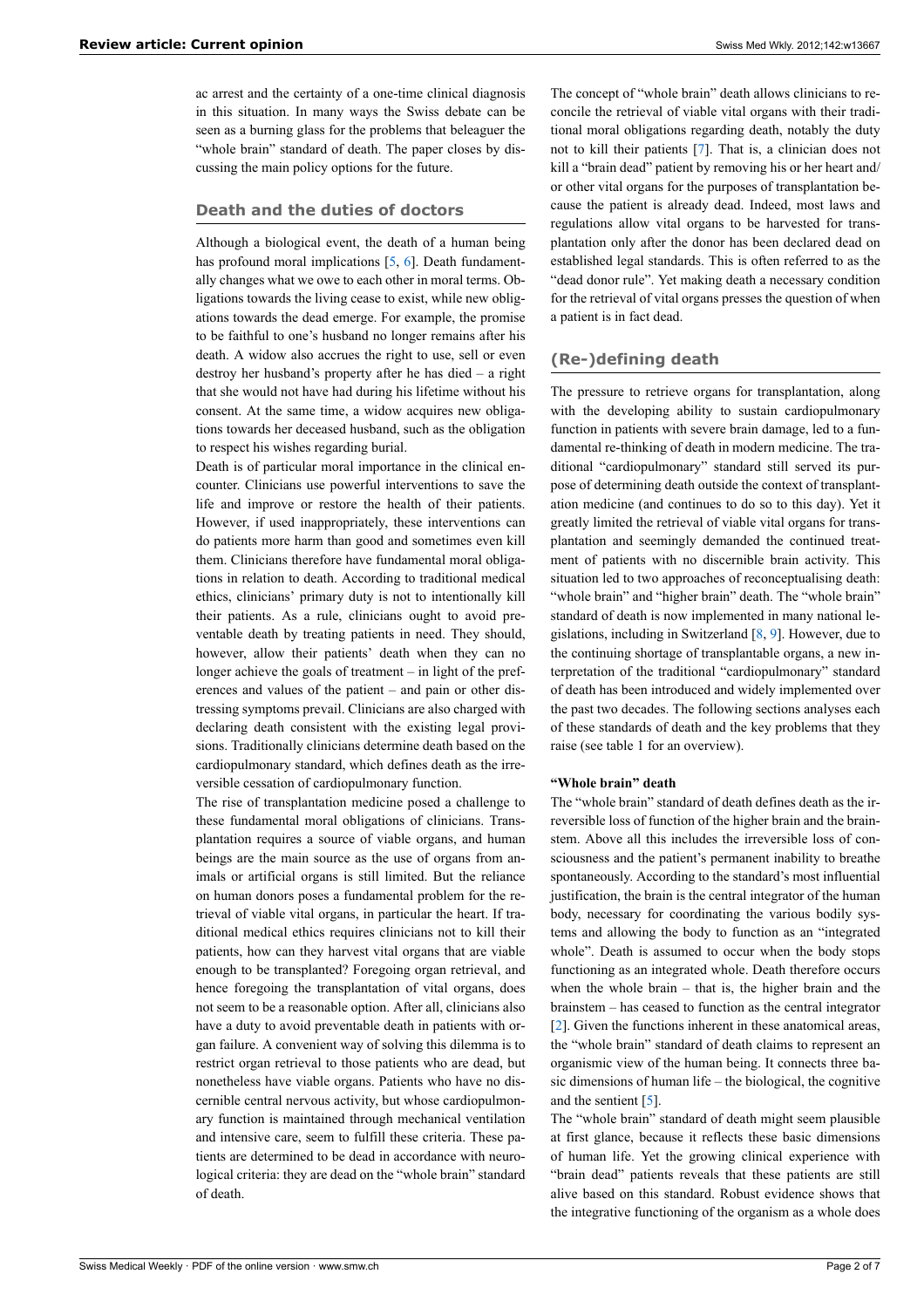not depend exclusively on the brain. With the aid of mechanical ventilation and nursing care, patients who are correctly diagnosed as "brain dead" digest food, regulate salt and water homeostasis, maintain their temperature, grow hair, heal wounds, fight infections, react to stress, grow in length, go through puberty, and even gestate fetuses  $[10-12]$  $[10-12]$  $[10-12]$ . For sure, it is questionable that these functions – often termed as "residual" – really constitute human life. Yet "brain dead" patients clearly perform a variety of integrating functions of the organism as a whole, sometimes for years. Thus, it is not only counterintuitive that patients should be considered dead when they perform all these functions [[13,](#page-6-5) [14\]](#page-6-6). "Brain dead" patients also fail the central requirement set out by the "whole brain" standard of death, namely that the body ceases to function as an integrated whole. The brain, it turns out, simply is not the cent-ral integrator of bodily functioning [[11](#page-6-7)].

Importantly, other versions for the "whole brain" standard of death run into similar problems. For example, the U.S.

President's Council recently argued that death occurs when a patient no longer carries out the "fundamental vital work of a living organism", which includes being receptive to stimuli and signals from the surrounding environment [[12\]](#page-6-4). However, many of the above listed functions in "brain dead" patients reflect receptivity to such stimuli, such as the ability to heal wounds and fight infections.

## **"Higher brain" death**

The "higher brain" standard of death defines death as the irreversible loss of function of the higher brain, which involves the permanent incapacity to return to consciousness (as opposed to a temporary incapacity to return to consciousness, for example during sleep). No jurisdiction has adopted the "higher brain" standard, but several scholars have defended it as the best way of reconceptualising death in modern medicine  $[15]$  $[15]$ . While these scholars have developed different versions of the "higher brain" standard of death, a common element in all of them is the irrevers-

| <b>Table 1:</b> Standards of death in the context of transplantation medicine.                           |                                                                                                                                                                                                                                                                                                                                                        |                                                                                                                                                                                                                                                                                                                                                                                                                                                                                                                                                                                                                                                                                                                                                                                                             |                                                                                                                                                                                                                                                                                                                                                                                                                                                                                                            |  |  |
|----------------------------------------------------------------------------------------------------------|--------------------------------------------------------------------------------------------------------------------------------------------------------------------------------------------------------------------------------------------------------------------------------------------------------------------------------------------------------|-------------------------------------------------------------------------------------------------------------------------------------------------------------------------------------------------------------------------------------------------------------------------------------------------------------------------------------------------------------------------------------------------------------------------------------------------------------------------------------------------------------------------------------------------------------------------------------------------------------------------------------------------------------------------------------------------------------------------------------------------------------------------------------------------------------|------------------------------------------------------------------------------------------------------------------------------------------------------------------------------------------------------------------------------------------------------------------------------------------------------------------------------------------------------------------------------------------------------------------------------------------------------------------------------------------------------------|--|--|
| <b>Definition</b>                                                                                        | Justification                                                                                                                                                                                                                                                                                                                                          | Clinical tests in adults<br>(Switzerland)*                                                                                                                                                                                                                                                                                                                                                                                                                                                                                                                                                                                                                                                                                                                                                                  | Key objections                                                                                                                                                                                                                                                                                                                                                                                                                                                                                             |  |  |
| Irreversible<br>cessation of<br>cardiopulmonary<br>function.                                             | • Death of the organism: human life is<br>essentially biological.<br>• Cardiopulmonary function is necessary for<br>a living organism.                                                                                                                                                                                                                 | Does not apply in Switzerland, but in other<br>countries (e.g., United States) <sup><math>\triangle</math></sup> .                                                                                                                                                                                                                                                                                                                                                                                                                                                                                                                                                                                                                                                                                          | • Traditional interpretation: limits the<br>retrieval of viable vital organs (e.g., heart).<br>• Updated interpretation ("donation after<br>cardiac death" protocols): the cessation of<br>cardiopulmonary function is not<br>irreversible after 5-10 min, but vital<br>organs need to be removed during this<br>time period in order to be viable.                                                                                                                                                        |  |  |
| Irreversible<br>cessation of<br>functioning of<br>the entire brain.<br>including the<br>brainstem.       | • Death of the organism as an integrated<br>unit: human life is essentially biological,<br>sentient, and cognitive.<br>• The brain (including brainstem) is the<br>central integrator of overall bodily<br>functioning: when the entire brain<br>irreversibly ceases to function, the human<br>organism no longer functions as an<br>integrated whole. | 1. Death due to primary brain damage<br>• Clinical examination, conducted jointly<br>by two physicians (one clinician not<br>directly involved in caring for the patient)".<br>• Appropriate additional test to<br>demonstrate the absence of cerebral<br>circulation only if<br>the cessation of brain function is not<br>а.<br>adequately explained by the<br>structural damage detected by<br>imaging [or]<br>potentially reversible factors cannot<br>b.<br>be excluded as contributory<br>elements [or]<br>cranial nerve function cannot be<br>c.<br>clinically assessed.<br>2. Death after permanent cardiac arrest<br>• Diagnosis of cardiay arrest via<br>transthoracic echocardiography;<br>• 10 min waiting time without<br>cardiopulmonary resuscitation;<br>• Clinical examination (see above). | • The organism of patients who are<br>correctly diagnosed as "whole brain dead"<br>continues to function as an integrated<br>whole: patients digest food, regulate salt<br>and water homeostasis, maintain their<br>temperature, grow hair, heal wounds, fight<br>infections, react to stress, grow in length,<br>go through puberty, and even gestate<br>fetuses.<br>• It is not clear that the cessation of<br>functioning of the entire brain is<br>irreversible after 10 min of circulatory<br>arrest. |  |  |
| Irreversible<br>cessation of<br>functioning of<br>the higher brain<br>(no capacity for<br>consciousness) | • Death of the person: human life is<br>essentially sentient and cognitive.<br>. Higher brain function is necessary for the<br>capacity for consciousness, which is<br>necessary for certain conceptions of<br>personhood: when the higher brain<br>irreversibly ceases to function, the<br>individual person ceases to exist.                         | Does not apply in Switzerland nor in other<br>countries.                                                                                                                                                                                                                                                                                                                                                                                                                                                                                                                                                                                                                                                                                                                                                    | • The standard has highly counterintuitive<br>consequences: if self-awareness is seen<br>as necessary for personhood, patients in<br>irreversible coma or a persistent<br>vegetative state would have to be<br>considered dead; if the ability to reason or<br>act morally is seen as necessary, severely<br>demented patients would have to be<br>considered dead.                                                                                                                                        |  |  |
|                                                                                                          |                                                                                                                                                                                                                                                                                                                                                        |                                                                                                                                                                                                                                                                                                                                                                                                                                                                                                                                                                                                                                                                                                                                                                                                             |                                                                                                                                                                                                                                                                                                                                                                                                                                                                                                            |  |  |

iagnosing "whole brain" death are based on the 2011 Guidelines for Determining Death issued by the Swiss Academy of Medical Sciences [\[4\]](#page-5-3). There is an additional chapter on determining death in children, which is not reflected in this table. According to the 2007 Swiss law on transplantation, death occurs after the irreversible loss of brain function (including the brain stem) [[28](#page-6-9)].

# The clinical examination must demonstrate all of the following clinical signs: (1.) coma; (2.) bilaterally dilated pupils, unresponsive to light; (3.) absent oculoephalic and vestibulo-ocular reflexes; (4.) absent corneal reflexes; (5.) no cerebral response to painful stimuli; (6.) absent cough and gag reflexes; (7.) no sponteaneous respiration (apnea test).

*Δ* The "cardiopulmonary" standard is used to diagnose death outside the context of transplantation medicine.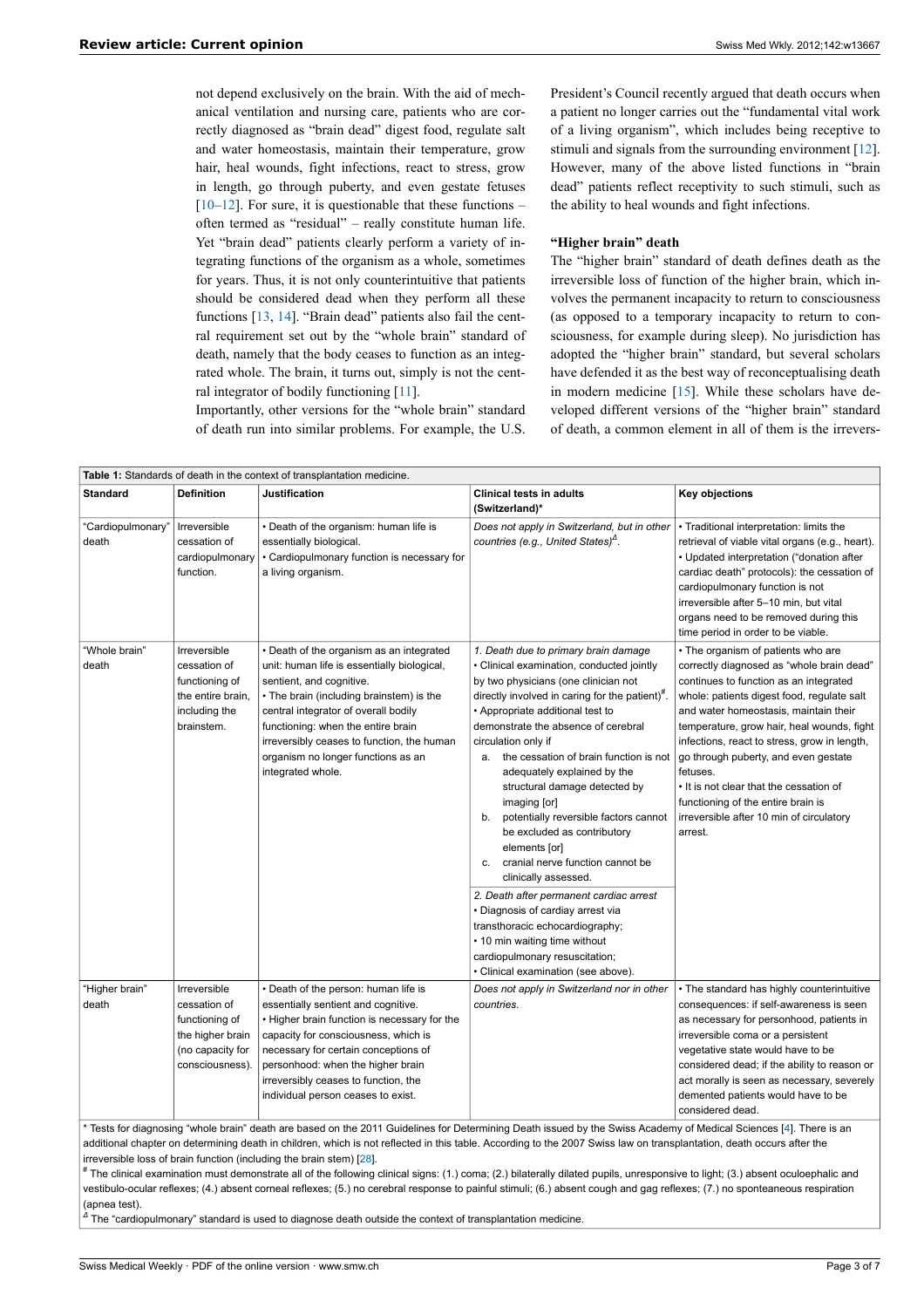ible loss of some ability for which the capacity for consciousness is necessary – for example, having self-awareness over time or being able to reason and act morally [[5](#page-5-4)]. Proponents of the "higher brain" standard of death commonly argue that the essence of human life lies in being a person with some basic awareness or understanding of the self. On this view, death occurs when personhood is permanently lost.

It is not surprising that the "higher brain" standard of death has not been adopted by any legislature. There is no philosophical consensus on what constitutes personhood. Moreover, depending on what notion of personhood is assumed, the "higher brain" standard has highly counterintuitive consequences that would likely undermine public trust and support of organ donation. If self-awareness is seen as necessary for personhood, patients in irreversible coma or a persistent vegetative state would have to be considered dead despite their spontaneous cardiopulmonary activity. If the ability to reason or act morally is seen as necessary, severely demented patients would have to be considered dead – although they are capable not only of spontaneous breathing, but also of some forms of social life. The "higher brain" standard of death therefore has been discussed primarily among academics. Furthermore, even academics have raised concerns about this standard for its tendency to reduce human life to personhood and devalue the dimen-sion of embodiment [\[14](#page-6-6)].

# **The resurgence of "cardiopulmonary" death**

According to the traditional "cardiopulmonary" standard, death occurs after the irreversible cessation of circulatory and respiratory function. Widely adopted to diagnose death outside the context of transplantation medicine, the "cardiopulmonary" standard significantly limits the retrieval of viable vital organs for transplantation, in particular the heart. This situation changed in the early 1990s, however, when transplant centres began implementing protocols for an expedited "donation after cardiac death" (DCD) [\[16](#page-6-10)]. DCD protocols allow clinicians to harvest viable vital organs as soon as cardiopulmonary arrest is deemed to be irreversible, typically several minutes after diagnosing a loss of circulatory and respiratory function.

DCD protocols might be seen as a welcome return to the traditional "cardiopulmonary" standard of death. However, the available evidence about cardiopulmonary resuscitation suggests that some patients who undergo DCD are still alive based on this standard. In an effort to harvest vital organs that are viable for transplantation, some protocols allow organ retrieval as early as 75 seconds after diagnosing cardiac arrest [[17\]](#page-6-11). Yet common clinical experience and clinical trials on cardiopulmonary resuscitation (CPR) show that some patients are successfully resuscitated after 5 or more minutes of asystole [[18](#page-6-12)[–21](#page-6-13)]. This suggests that cardiopulmonary function has not ceased irreversibly when vital organs are extracted after a waiting time of 5 minutes or less after cardiac arrest. The only way to make sense of such short waiting times is to assume that cardiac arrest is irreversible, provided that no efforts of resuscitation are made. Indeed, scant evidence supports this interpretation of irreversibility as there are no documented cases of cardiac autoresuscitation after 75 seconds of asystole when

CPR is not attempted [\[22](#page-6-14)]. But as some commentators have pointed out, this interpretation of irreversibility is not logical. Irreversibility normally means that something is impossible to undo – not that something would be possible to undo but for the fact that one chooses not to undo it [[23\]](#page-6-15). That is, the determination of irreversible cardiac arrest does not depend on the clinical decision to forgo CPR, but it reflects a physiological condition of irreversibility [[24\]](#page-6-0). To exclude the possibility of successful resuscitation and hence to ensure that cardiac arrest is irreversible, clinicians would have to wait more than 5 minutes after cardiac arrest before removing organs. Yet this approach would jeopardise the viability of organs in patients eligible for DCD.

#### **The situation in Switzerland**

#### **Swiss guidelines for determining death: a brief history**

The Swiss debate about standards of death began in 1969, when the first successful heart transplant in Switzerland raised public concern that the donor could not have been dead if his heart continued to function in the recipient [[25–](#page-6-16)[26](#page-6-17)]. Under considerable public pressure, the SAMS issued its first "Guidelines for the Definition and Diagnosis of Death" later that year [[27\]](#page-6-18). These guidelines endorsed a dual standard of death as "(1.) irreversible cardiac arrest and – as a result of the latter – interrupted blood circulation of the organism, and thereby also of the brain: cardio-circulatory death, or (2.) total, irreversible cessation of cerebral function or death of the brain: cerebral death" [translation by authors].

The SAMS guidelines were unique insofar as they closely linked the "cardiopulmonary" standard of death in the context of organ transplantation to the irreversible loss of brain function. Subsequent revisions of the guidelines maintained and further developed this approach. For example, the guidelines' most recent version states that death can either occur through the "irreversible cessation of the functions of the brain, including the brainstem, as a result of primary brain damage or disorder; [or through] permanent cardiac arrest, which reduces or abolishes the cerebral circulation, until the irreversible cessation of the functions of the brain and brainstem - and thus death - ensues (death after cardiac arrest)" [[4](#page-5-3)]. The 2007 Swiss Law on Transplantation equally defines death as the irreversible cessation of brain and brainstem function and, unlike comparable legislations, does not include a disjunctive "cardiopul-monary" definition of death [[28\]](#page-6-9). This shows that "whole brain" death is the fundamental concept of death in Swiss guidelines and regulations in the context of transplantation medicine.

Consistent with this finding, DCD practices in Switzerland have been – and continue to be – justified on the "whole" brain" standard of death. DCD protocols were first introduced in the U.S. in the early 1990s and adopted shortly thereafter in Switzerland [[29\]](#page-6-19). Reflecting this change of practice, the 1996 version of the SAMS guidelines was the first to make the determination of "cardiac" death a separate topic from brain death [[30\]](#page-6-20). DCD was allowed after 30 minutes of unsuccessful CPR in a hospital setting,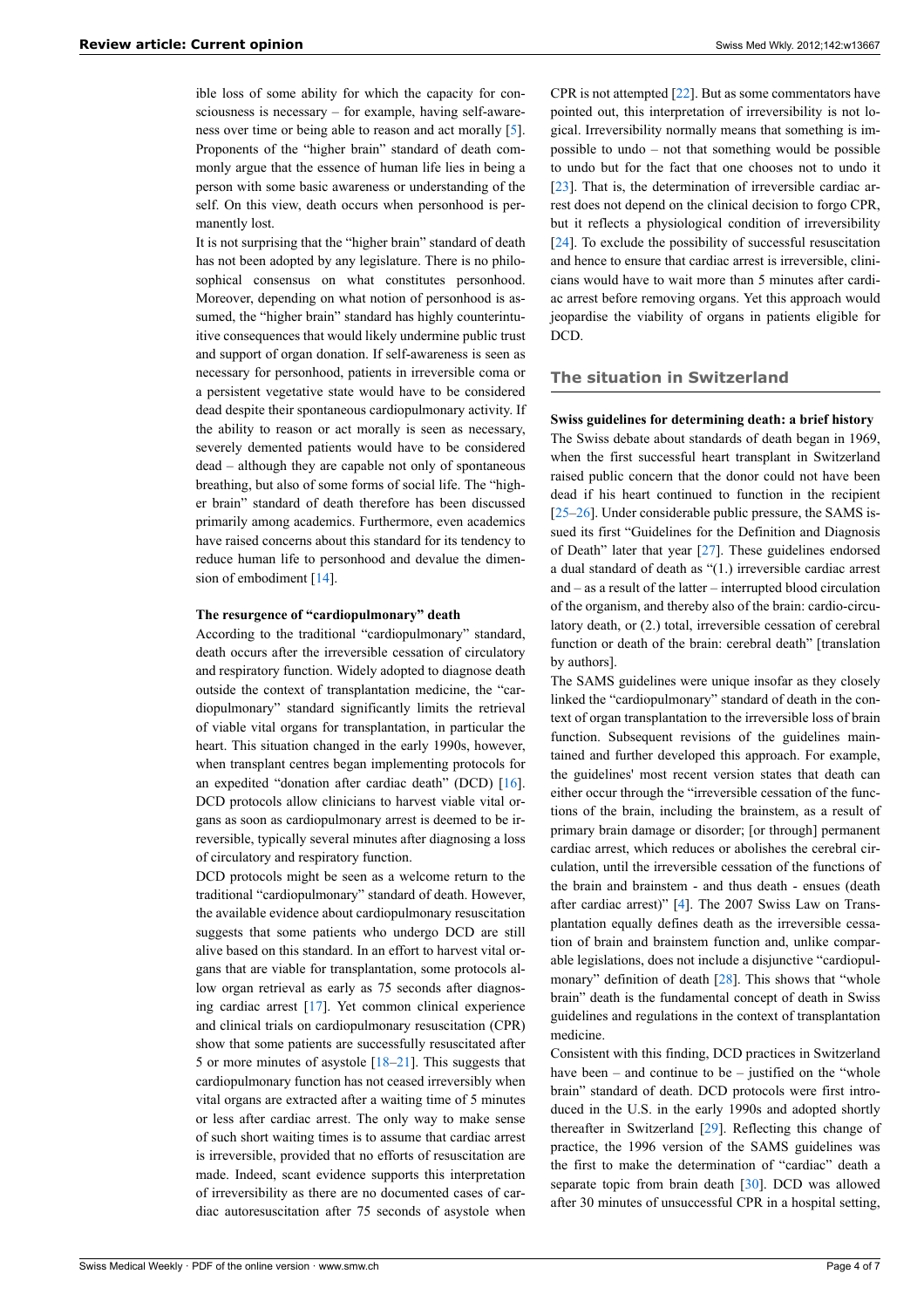provided that two qualified clinicians had clinically diagnosed "whole brain" death (i.e. deep coma, no cranial nerve reflexes, etc.). In line with contemporary guidance from the American Academy of Neurology [[31\]](#page-6-21), the 1996 guidelines also introduced the requirement of a second clinical examination in ventilated "brain dead" patients after a minimal observation period of 6 hours (or longer in children). No explanation was given as to why a second clinical examination was deemed necessary to confirm "whole brain" death in ventilated patients, but not in patients in cardiac arrest after CPR had failed.

The 2005 version of the guidelines continued to endorse differential requirements for clinically diagnosing brain death in ventilated patients and patients in cardiac arrest [\[32](#page-6-22)]. It also broadened the scope of patients eligible for DCD, stipulating that vital organs can be removed from patients after 10 minutes of observed and uninterrupted cardiac and circulatory arrest, either following no CPR or unsuccessful CPR for 20 minutes. The most recent revision of the SAMS guidelines from 2011 essentially maintains these requirements regarding DCD, although cardiac arrest must now be documented by a transthoracic echocardiogram [[4](#page-5-3)]. Importantly, the guidelines no longer require that ventilated "brain dead" patients be clinically examined for a second time after a minimum waiting period of 6 hours. Consistent with current opinion and recommendations from the American Academy of Neurology [\[33](#page-6-23)–[34\]](#page-6-24), the clinical examination has to be performed only once – albeit by two qualified physicians – provided that the loss of brain function is adequately explained.

# **The "whole brain" death approach to donation after cardiac death**

The "whole brain" death approach to DCD seemingly avoids the problem of irreversibility that arises when DCD is based on the "cardiopulmonary" standard of death. Because the irreversible cessation of cardiopulmonary function is not a requirement, it is irrelevant whether or not the loss of cardiac function is reversible. Yet the analogous question arises regarding the irreversible loss of brain function, including the brainstem, after 10 minutes of cardiac arrest. Not only are some patients successfully resuscitated after 5 or more minutes of asystole, but some of them also recover with normal or almost normal neurological function. Resuscitation research shows that 10–15% of patients recover with normal or only moderately disabled cerebral function when they are successfully resuscitated after more than 5–6 minutes (and up to 35 minutes) of cardiac arrest [\[19](#page-6-25)–[21\]](#page-6-13). This suggests that the loss of brain function is not irreversible after 10 minutes of cardiac arrest. Data from animal research further support this claim, as good neurological outcomes after delayed CPR have been documented in dogs, cats and monkeys [[35](#page-6-26), [36\]](#page-6-25).

Furthermore, in the context of DCD, it is not possible to confirm the clinical diagnosis of "whole brain" death without compromising the viability of vital organs for transplantation. For sure, the SAMS guidelines mandate that two physicians diagnose "whole brain" death [[4](#page-5-3)]. But a one-time clinical exam may not be sufficient to establish the irreversible loss of brain and brainstem function with reasonable certainty. In its 2010 guideline update on determining "whole brain" death in ventilated patients, the American Academy of Neurology states that "there is insufficient evidence to determine the minimally acceptable observation period to ensure that neurologic functions have ceased irreversibly" [[33\]](#page-6-23). The Academy goes on to offer "opinion-based" guidance, stating that one neurologic examination is adequate for pronouncing brain death. However, this recommendation is explicitly based on the assumption that "a certain period of time has passed since the onset of the brain insult to exclude the possibility of recovery (in practice, usually several hours)" [\[33](#page-6-23)]. Obviously this is not the case in the context of DCD. For the same reason, data on the benefits of repeat examination in ventilated "brain dead" patients may be difficult to extrapolate to patients in cardiac arrest [\[37](#page-6-27)]. Hence both the irreversibility of "whole brain" death after 10 minutes of cardiac and circulatory arrest and the certainty of a one-time clinical diagnosis in this situation are questionable. Furthermore, even if "whole brain" death was irreversible and properly diagnosed by a one-time clinical exam, the concerns about "whole brain" death described above would still pertain.

# **Policy implications**

Each of the existing standards of death gives reason for serious concern. At the same time, organ transplantation saves and improves the lives of many patients and would be much too costly, in moral terms, to give up. Alternative sources of organs from animals or the laboratory bench will at best be available in the distant future. How, then, should we proceed in this situation? The following paragraphs briefly discuss the key policy options that societies may embrace today.

# **Abandoning the "dead donor rule"**

One proposal is to abandon the requirement that patients must be dead to retrieve their vital organs in a viable condition. Instead, the ethical acceptability of harvesting viable vital organs would depend on two conditions: the valid consent of the donor and an acceptable risk-benefit ratio for both the individual patient and society  $[7, 38]$  $[7, 38]$  $[7, 38]$ . That is, organs could only be removed if the patient or his or her surrogate has consented to the removal and the patient's clinical prognosis is bleak. This approach effectively separates questions surrounding the determination of death from questions about the ethical permissibility of retrieving viable vital organs for transplantation. Death would no longer be a requirement for organ removal.

The approach has several benefits. Organ transplantation could continue despite the finding that vital organ donors are not dead on the existing standards of death. This would promote honest relationships between patients, clinicians, and the public. The approach also adheres to the fundamental ethical requirements for clinical care, namely consent and a favourable risk-benefit ratio. It is therefore consistent with how treatment decisions are made in medicine more generally, including in areas of medicine that are closely related to "post-mortem" organ donation (e.g., live kidney and liver donation, end-of-life care). However, abandoning the "dead donor rule" in favour of consent and risk-benefit considerations would clearly expose organ ex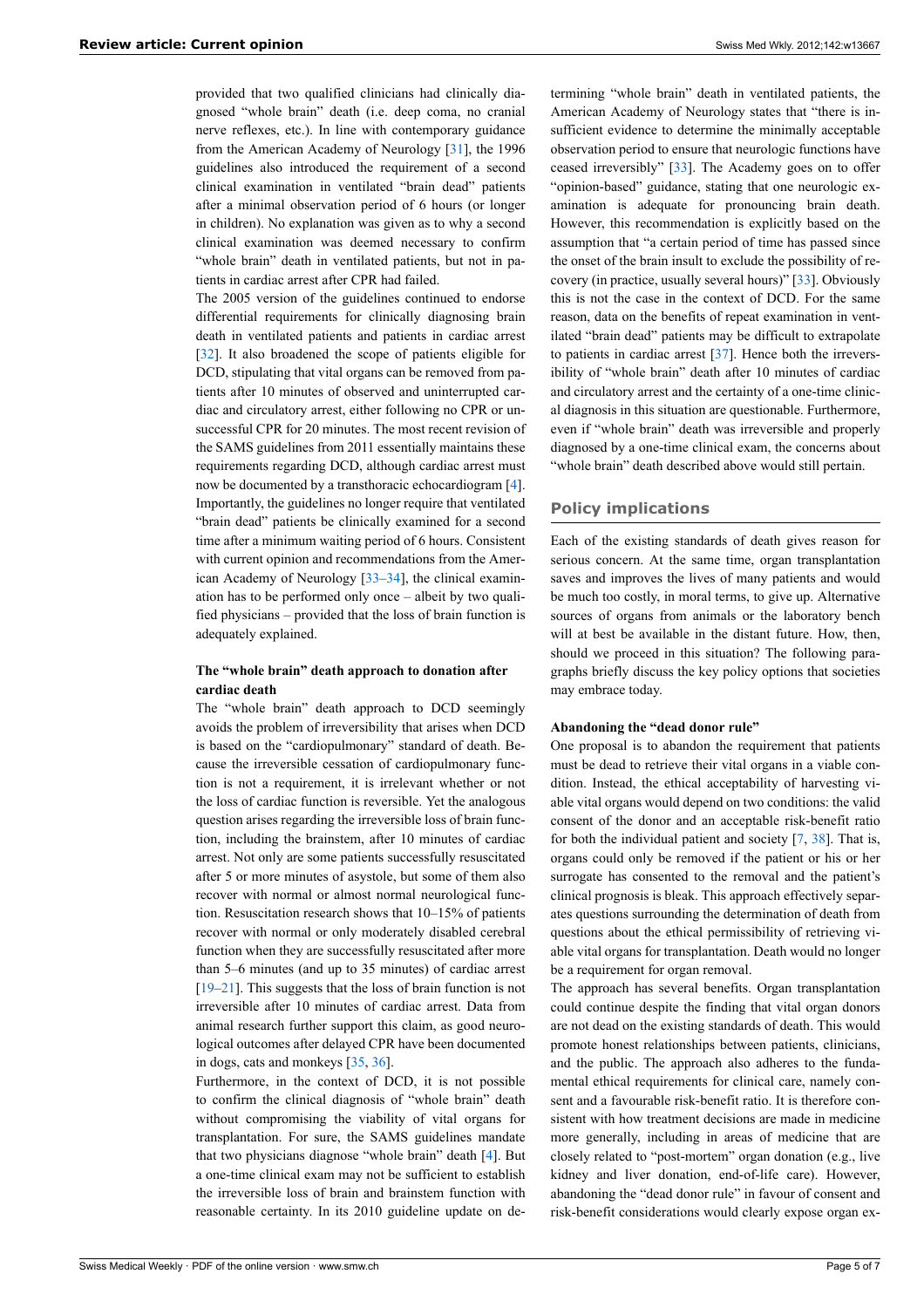traction as an act of permissible killing. This seems to be at odds with clinicians' traditional duty not to intentionally kill their patients. While exceptions from this duty are arguably justifiable, abandoning the "dead donor rule" would likely expose further inconsistencies of current clinical practice with the traditional norms of medicine and/or provoke additional revisions of these norms (e.g., regarding end-of-life care) [\[7\]](#page-6-0). It is not clear that clinicians and the public would be friendly to these changes. Abandoning the "dead donor rule" might thus reduce trust in clinicians as well as the willingness to donate organs to the public.

#### **Individualising standards of death**

Another proposal is to allow individuals to choose their own standard of death from a preset range of options [\[39](#page-6-29)]. This approach would concede that reasonable people might disagree about the existing standards of death. Consistent with the tenets of liberal democracies, it would restrict the power of the state to impose one standard of death on all citizens and promote individual choice. Although in line with the goals and values of Western societies, individualised standards of death would be fraught with practical problems. They would result in considerable moral and legal uncertainty, as individuals in the same clinical state would be either dead or alive depending on their preferred standard of death. Furthermore, it is not clear that individuals would want to choose "their" standard of death. Even with highly proactive advance care planning programmes, only a third of patients complete an advance directive for their end-of-life care [\[40](#page-6-30)]. It seems unlikely that individuals would be more willing to think about their death than their care at the end of life.

## **Maintaining the status quo**

<span id="page-5-1"></span><span id="page-5-0"></span>Given the problems of abandoning the "dead donor rule" or individualising standards of death, another option is to simply leave things as they are. For sure, the above discussion suggests that patients eligible for DCD and "brain dead" patients are neither dead based on the "whole brain" nor on the "cardiopulmonary" standard of death. Maintaining these standards would therefore require some dishonesty on behalf of clinicians and increasingly the public as well. It is also questionable that death, even if it could be clearly determined in patients whose vital organs are still viable for transplantation, is a necessary ethical requirement for procuring such organs [\[7\]](#page-6-0). However, in the public policy arena there is an inevitable bias towards the status quo [[41\]](#page-6-31). Given the substantial uncertainties of fundamental reform, in particular regarding the impact on organ donation rates, it seems likely that the "dead donor rule" and the concept of "whole brain" death will be upheld in the foreseeable future. Although this approach has clear limitations as discussed in this paper, it may well be the best way to maintain public trust in clinicians, regulators and legislators [\[42](#page-6-32)].

# <span id="page-5-4"></span><span id="page-5-3"></span><span id="page-5-2"></span>**Conclusion**

<span id="page-5-5"></span>Although death has been a constant companion of medical practice, the past decades have seen intense controversy over what constitutes death and how it should be determ-

ined. The traditional "cardiopulmonary" standard of death posed a serious problem in the context of transplantation medicine, as it significantly limited the removal of viable vital organs for transplantation. The introduction of the "whole brain" standard of death addressed this problem, but robust empirical evidence has now emerged that "brain dead" patients are not dead based on this standard. Furthermore, despite introducing the concept of "whole brain" death, organs for transplantation became increasingly scarce. While the development of DCD protocols helped to ameliorate this situation, questions arose as to whether DCD is consistent with either the traditional "cardiopulmonary" or the "whole brain" standard of death. Given the tremendous benefits of transplantation medicine, as well as the significant uncertainties associated with reforming transplantation policy, fundamental changes in the determination of death are unlikely. However, controversy surrounding the "whole brain" standard of death and DCD protocols will surely continue – in Switzerland and elsewhere.

**Acknowledgement:** The authors thank Franklin Miller and an anonymous reviewer for critical input on a previous draft of this paper.

**Funding / potential competing interests:** Settimio Monteverde was Vice Chair of the Swiss Academy of Medical Sciences (SAMS) working group that prepared the 2011 version of the SAMS Guidelines for the Determination of Death in the Context of Organ Transplantation. The views expressed in this paper are his own and must not be attributed to the SAMS. No other potential conflict of interest relevant to this article was reported.

*Correspondence: Annette Rid, MD, Institute of Biomedical Ethics, University of Zurich, Pestalozzistrasse 24, CH-8032 Zurich, Switzerland, [rid\[at\]ethk.uzh.ch](mailto:rid@ethk.uzh.ch)*

## **References**

- 1 Pernick MS. Brain death in a cultural context: The reconstruction of death, 1967–1981. In: Arnold RM, Youngner, SJ, Schapiro R (eds). The Definition of Death. Contemporary Controversies. Baltimore: John Hopkins; 1999. p. 3–33.
- 2 President's Commission for the Study of Ethical Problems in Medicine and Biomedical and Behavioral Research. Defining death: a report on the medical, legal, and ethical issues in the determination of death. Washington DC: U.S. Government Printing Office; 1981. Available at: [http://bioethics.georgetown.edu/pcbe/reports/past\\_commissions/de](http://bioethics.georgetown.edu/pcbe/reports/past_commissions/defining_death.pdf)fining death.pdf. Last accessed April 25th, 2012.
- 3 Ad Hoc Committee of the Harvard Medical School to examine the definition of brain death. A definition of irreversible coma. JAMA. 1968;205(6):337–40.
- 4 Swiss Academy of Medical Sciences (SAMS). The determination of death in the context of organ transplantation. Medical-ethical guidelines. Basel: Swiss Academy of Medical Sciences; 2011. Available at [http://www.samw.ch/dms/en/Ethics/Guidelines/Currently-valid](http://www.samw.ch/dms/en/Ethics/Guidelines/Currently-valid-guidelines/e_RL_FeststellungTod_2011/e_RL_FeststellungTod_11.pdf)[guidelines/e\\_RL\\_FeststellungTod\\_2011/](http://www.samw.ch/dms/en/Ethics/Guidelines/Currently-valid-guidelines/e_RL_FeststellungTod_2011/e_RL_FeststellungTod_11.pdf)
- [e\\_RL\\_FeststellungTod\\_11.pdf](http://www.samw.ch/dms/en/Ethics/Guidelines/Currently-valid-guidelines/e_RL_FeststellungTod_2011/e_RL_FeststellungTod_11.pdf). Last accessed April 20th, 2012.
- 5 DeGrazia D. The definition of death. In: Zalta EN (editor). The Stanford Encyclopedia of Philosophy. Fall 2011 edition; 2011. Available at: [ht](http://plato.stanford.edu/archives/fall2011/entries/death-definition/)[tp://plato.stanford.edu/archives/fall2011/entries/death-definition/](http://plato.stanford.edu/archives/fall2011/entries/death-definition/). Last accessed April 30th 2012.
- 6 DeGrazia D. Human identity and bioethics. Cambridge: Cambridge University Press; 2005.